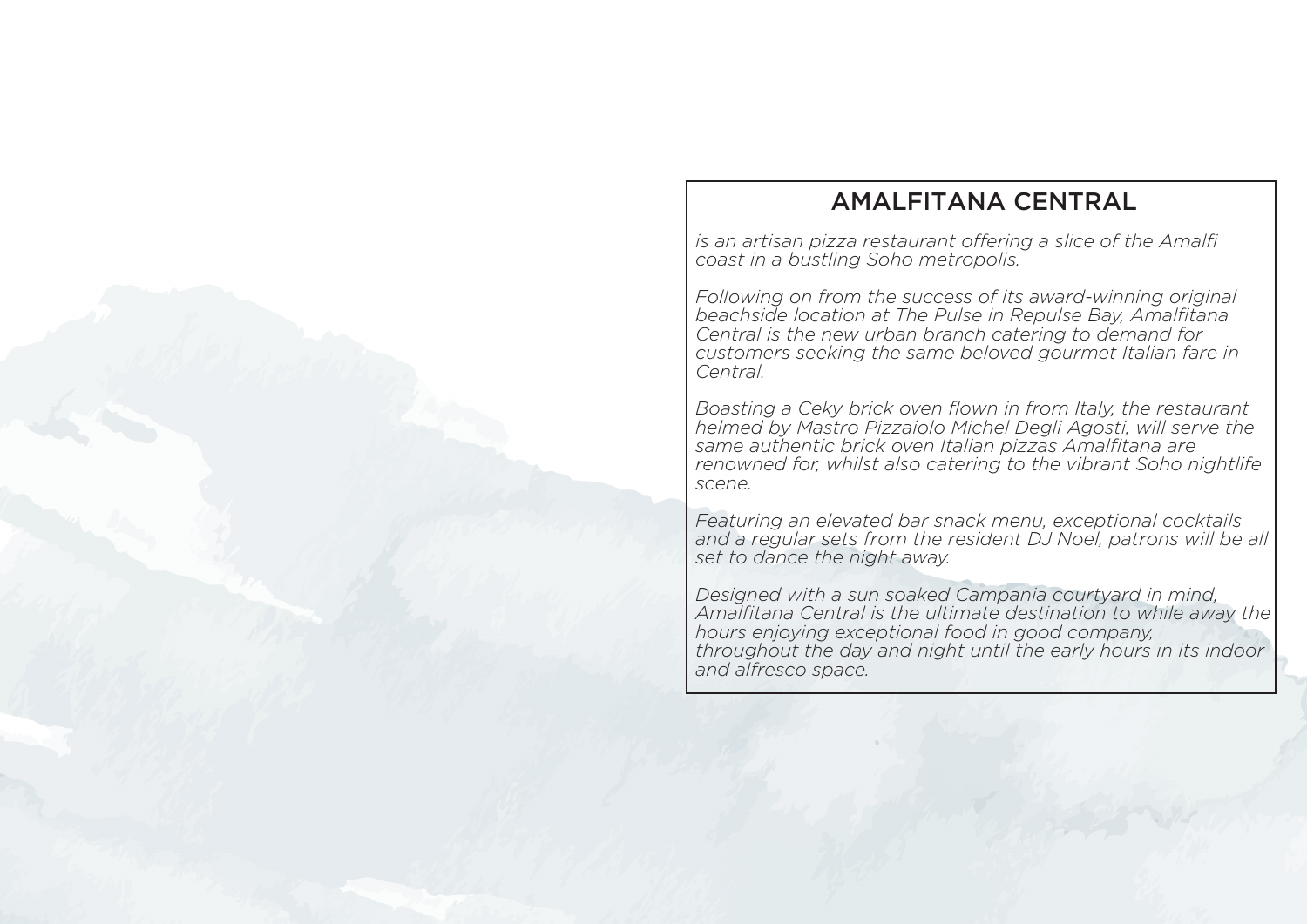## ARTISAN PIZZAS

### MARGHERITA *(V)* 150 *San Marzano DOP Sauce, Mozzarella Fior Di Latte*

#### PEPPERONI 180

*San Marzano DOP Sauce, Mozzarella Fior Di Latte, Pepperoni*

### PROSCIUTTO E FUNGHI 190

*San Marzano DOP Sauce, Mozzarella Fior Di Latte, Ham, Mushroom*

### CARBONARA 190

*San Marzano DOP Sauce, Mozzarella Fior Di Latte, Pork Cheek, Pecorino, Parmesan, Whisked Egg*

### ITALIA *(V)* 190

*San Marzano DOP Sauce, Mozzarella Fior Di Latte, Bufala Mozzarella DOP, Cherry Tomato, Olive Oil, Oregano*

### PARMA HAM 190

*San Marzano DOP Sauce, Mozzarella Fior Di Latte, Parma Ham DOP 24 month*

### REGINA 190

*San Marzano DOP Sauce, Mozzarella Fior Di Latte,Ham, Artichoke, Parmesan, Oregano*

### NAPOLI 190

*San Marzano DOP Sauce, Mozzarella Fior Di Latte, Anchovies, Capers, Black Olive, Oregano*

| FIORENTINA(V)                      | 190 |
|------------------------------------|-----|
| San Marzano DOP Sauce,             |     |
| Mozzarella Fior Di Latte, Baby     |     |
| Spinach, Poached egg, Garlic,      |     |
| Parmesan cheese                    |     |
| QUATTRO FORMAGGI (V)               | 200 |
| San Marzano DOP Sauce,             |     |
| Mozzarella Fior Di Latte,          |     |
| Gorgonzola, Taleggio, Scamorza,    |     |
| Parmesan                           |     |
| <b>CAPRICCIOSA</b>                 | 200 |
| San Marzano DOP Sauce,             |     |
| Mozzarella Fior Di Latte, Ham,     |     |
| Mushroom, Olive, Artichoke,        |     |
| Anchovie                           |     |
|                                    |     |
| <b>SALSICCIA E PORCINI</b>         | 200 |
| San Marzano DOP Sauce,             |     |
| Mozzarella Fior Di Latte, Luganega |     |
| Sausage, Porcini Mushroom          |     |
| <b>CALZONE</b> (folded pizza)      | 200 |
| San Marzano DOP Sauce,             |     |
| Mozzarella Fior Di Latte, Ham,     |     |
| Mushroom, Parmesan, Mixed Leaves   |     |
|                                    |     |
| <b>STRACCIATELLA</b> ৶             | 250 |
| San Marzano DOP, 'Nduja,           |     |
| Stracciatella, Basil Leave         |     |
| <b>AMALFITANA</b>                  | 250 |
| San Marzano DOP Sauce.             |     |
| Mozzarella Fior Di Latte, Bufala   |     |

*Mozzarella DOP, Cherry Tomato, Porcini Mushroom, Parma Ham DOP 24 month, Rocket*

| <b>WATER</b>                        |    | <b>SOFT DRINKS</b>             |          |
|-------------------------------------|----|--------------------------------|----------|
| Acqua Panna Still                   | 70 | Coke                           | 30       |
| (750ml)<br>San Pellegrino Sparkling | 70 | Coke Zero                      | 30       |
| (750ml)                             |    | Sprite                         | 30       |
|                                     |    | Ginger Ale<br>Tonic Water      | 30<br>30 |
| <b>MOCKTAILS</b>                    |    | Soda                           | 30       |
| Pineapple & Strawberry              |    | Ginger Beer                    | 30       |
| Cobbler                             | 70 |                                |          |
| Gypsy Ice Tea                       | 70 | <b>CAFE</b>                    |          |
| <b>DIGESTIVO</b>                    |    | Long Black                     | 40       |
| <b>LIMONCELLO</b>                   | 80 | Espresso                       | 40       |
|                                     |    | Cappuccino                     | 40       |
| <b>LIQUEURS &amp; VERMOUTH</b>      |    | Latte<br>Flat White            | 40<br>40 |
| Luxardo Maraschino                  | 80 | Mocha                          | 40       |
| Luxardo Amaretto                    | 80 | Macchiato                      | 40       |
| Luxardo Angiolette                  | 80 | <b>Hot Chocolate</b>           | 40       |
| Tempus Fuguit Noyaux                | 80 | All available as iced          |          |
| Campari                             | 80 |                                |          |
| Lillet Blanc                        | 80 | <b>TEA</b>                     |          |
| Aperol                              | 80 |                                |          |
| <b>AMARO &amp; GRAPPA</b>           |    | English Breakfast<br>Earl Grey | 50<br>50 |
| Averna                              | 80 | Lemon & Ginger                 | 50       |
| Cynar                               | 80 | Green Tea & Mint               | 50       |
| Amaro Montenegro                    | 80 | Chamomile                      | 50       |
| Fernet Branca                       | 90 |                                |          |
| Amaro Lucano                        | 90 |                                |          |
| Grappa Classica                     | 80 |                                |          |
|                                     |    |                                |          |
|                                     |    |                                |          |
|                                     |    |                                |          |
|                                     |    |                                |          |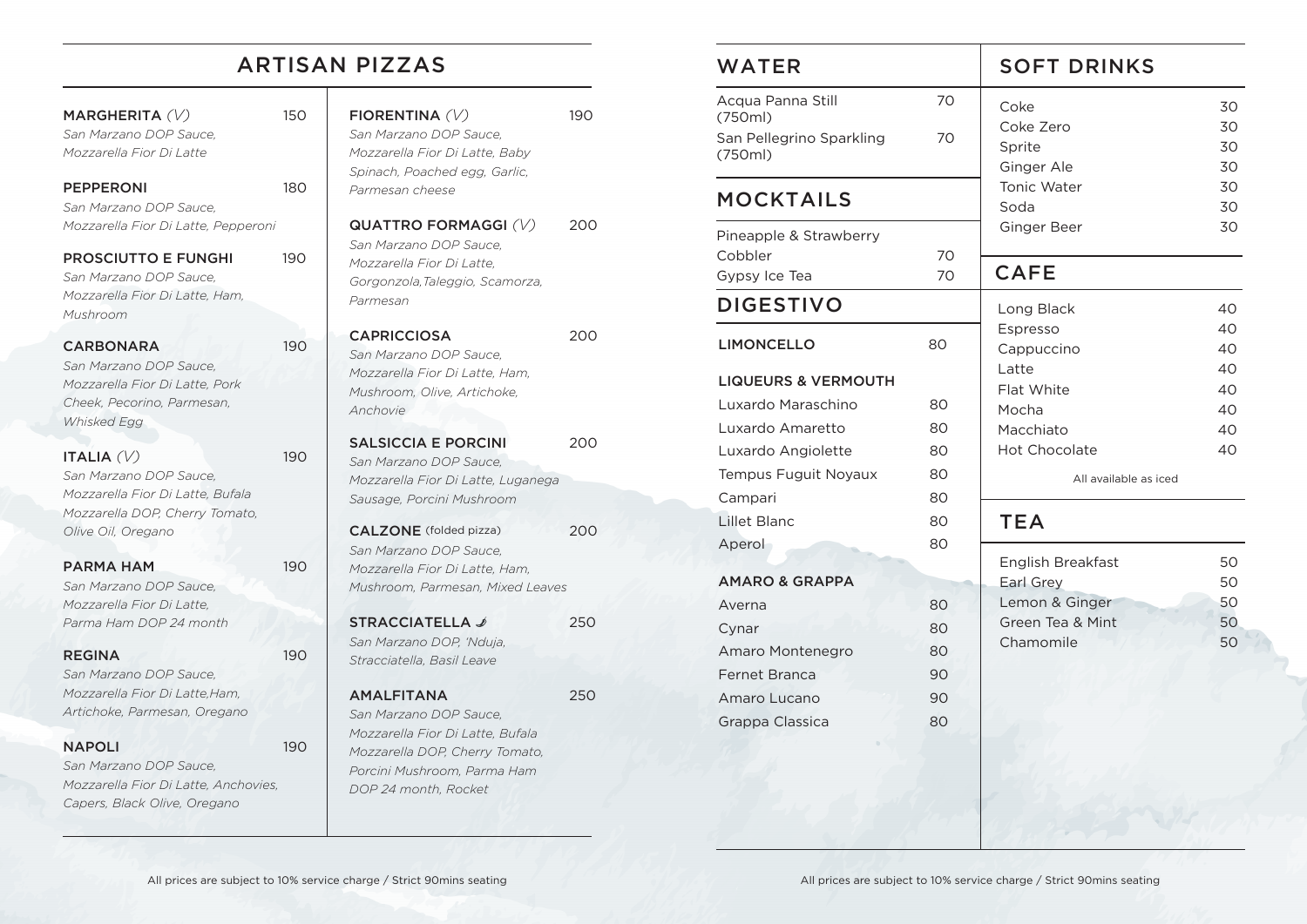## SPIRITS

| <b>TEQUILA / MEZCAL</b>     |     | <b>GIN</b>                       |     |
|-----------------------------|-----|----------------------------------|-----|
| Ocho                        | 115 | Bombay                           | 90  |
| Alipus San Juan Del Rio     | 110 | Tanqueray                        | 120 |
| Patron Silver               | 120 | Luxardo Sour Cherry              | 120 |
| Patron Anejo                | 130 | Hendrick's                       | 145 |
| Don Julio 1942              | 350 | Roku                             | 145 |
| <b>VODKA</b>                |     | Monkey 47                        | 170 |
| Ketelone                    | 110 | <b>WHISKY - AMERICAN</b>         |     |
| <b>Belvedere</b>            | 120 | Jack Daniel's                    | 90  |
| Grey Goose                  | 125 | Jameson                          | 90  |
| Beluga Noble                | 130 | <b>Bulleit Bourbon</b>           | 115 |
|                             |     | Rebel Yell Bourbon               | 110 |
| <b>RUM</b>                  |     | <b>Black Label</b>               | 115 |
| <b>Plantation Dark</b>      | 115 | Chivas 12yrs                     | 110 |
| The Kraken                  | 120 | Wild Turkey Bourbon              | 120 |
| <b>Plantation Pineapple</b> | 120 | Laphroaigh 10yrs                 | 120 |
| Ron Zapaca                  | 140 | Macallan 12yrs                   | 130 |
|                             |     | Nikka From The Barrel            | 140 |
| <b>CACHACA</b>              |     |                                  |     |
| 51 Cachaca                  | 90  | <b>COGNAC</b>                    |     |
|                             |     | <b>Hennesey VSOP</b>             | 115 |
|                             |     | <b>APERITIFS &amp; VERMOUTHS</b> |     |
|                             |     | Mancino Rosso                    | 80  |
|                             |     | Lillet Blanc                     | 80  |

Mareino Bianco 80

# ARTISAN PIZZAS

| 200                                 | ARLECCHINO ♪<br>Mozzarella Fior Di Latte, Sundried<br>Tomato, 'Nudja, Olive, Bell Pepper,<br>Pine Nuts, Pesto, Stracciatella | 250                             |
|-------------------------------------|------------------------------------------------------------------------------------------------------------------------------|---------------------------------|
| 250                                 | <b>PRIMAVERA</b><br>Mozzarella Fior Di Latte, Fresh                                                                          | 21O                             |
| Truffle Paste, Pork Cheek, Parmesan | Rocket, Shaved Parmesan                                                                                                      |                                 |
|                                     |                                                                                                                              | Tomato. Parma Ham DOP 24 month. |

# FRESH SALADS

#### POLPO ALLA SICILIANA 200

*Braised Octopus, Kalamata olives, Canellini Beans, Grilled plum tomatoes, Tarragon and Salsa verde*

#### KALE CAESAR 90 *(V)*

*Asparagus, Watermelon Radish, Parmesan Cheese*

FINOCCHI 130 *(V)*

*Green Asparagus, White Asparagus, Fennel, Pine nuts, Garlic, Mint, Lemon Zest, Olive Oil*

### TONNO AFFUMICATO 160

*House smoked Tuna, Fried capers, Caramelized red onion, Roast pimento pepper, Aragula and Salmoriglio*

> *(V) - Vegetarian* B*- Spicy*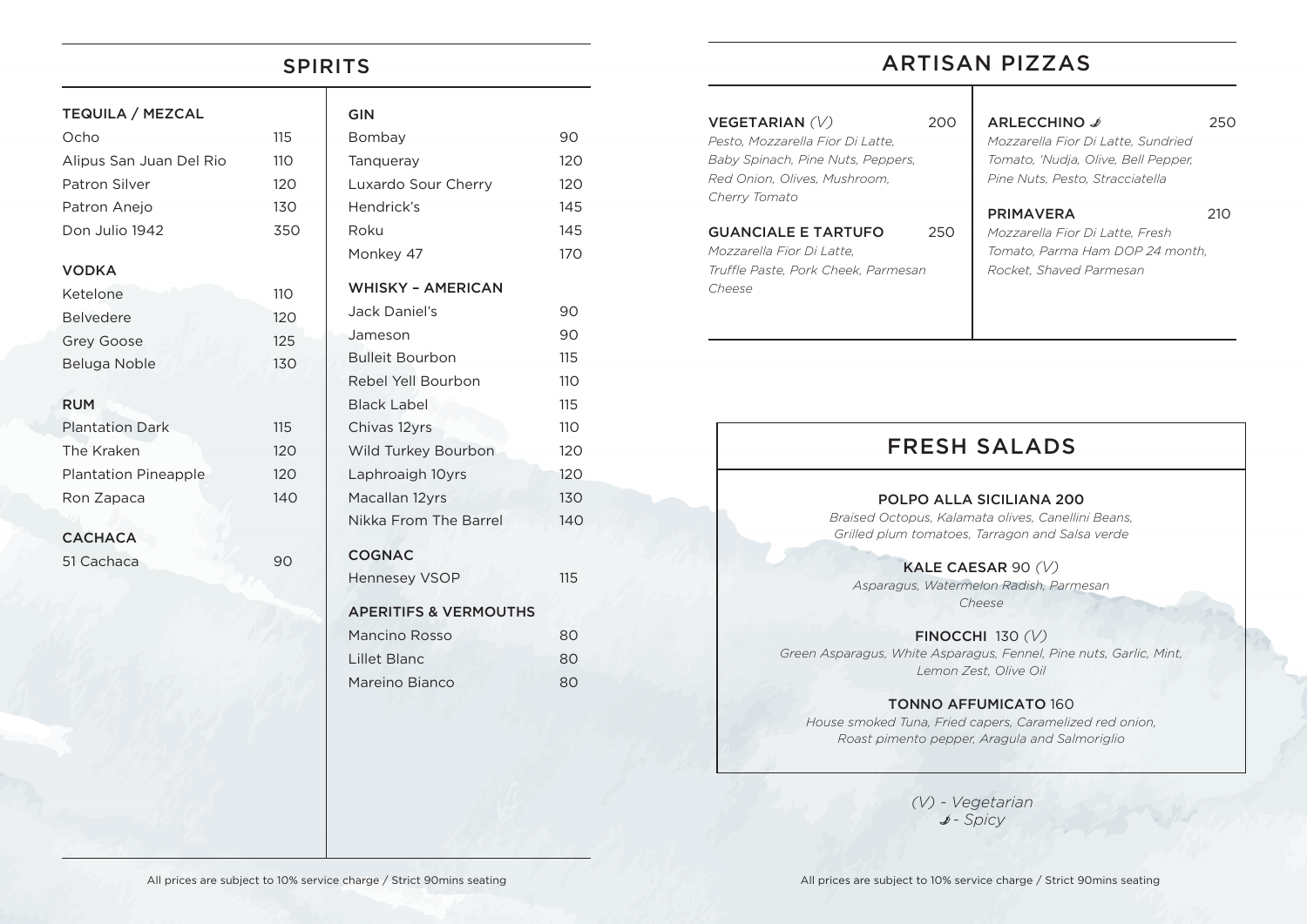# ANTIPASTI

130

130

220

220

BURRATA *(V)* 330/180

| MIXED OLIVES $(V)$                                                                                         | 50                   | <b>BEEF CARPACCIO</b><br>Rocket, Pear, Walnut,                                                            |
|------------------------------------------------------------------------------------------------------------|----------------------|-----------------------------------------------------------------------------------------------------------|
| GARLIC BREAD $(V)$<br>Plain<br>Tomato<br>Pesto<br>Cheese                                                   | 45<br>55<br>55<br>60 | Shaved Parmesan<br><b>CALAMARI</b><br>Soft Calamari Ring, Semolina,<br>Tartar Sauce                       |
| <b>BONE MARROW TOAST</b><br>Cheese garlic toast with<br>roast bone marrow and<br>salsa verde               | 130                  | <b>BURRATA</b> (V)<br>330g/(165g half)<br>Burrata, Cherry Tomato,<br><b>Balsamic and Small Focaccia</b>   |
| <b>BATTUTA DI CARNE</b><br>Beef Tartare, Truffle Caviar,<br>Shaved Parmesan, Rocket,<br>Truffle Mayonnaise | 110                  | <b>FORMAGGI PLATTER</b><br>Brie, Taleggio, Provolone,<br>Pecorino, Plain Garlic Bread                     |
| TRICOLORE (V)<br>Diced Tomatoes, Avocado,<br><i>Bufala Mozzarella</i>                                      | 130                  | <b>CARNE PLATTER</b><br>Mortadella bolognese IGP,<br>Speck smoked cured meat,<br>Parma Ham DOP 24 Months. |
| EGGPLANT POLPETTE $(V)$                                                                                    | 90                   | Bresola and Plain Garlic Bread                                                                            |

*Eggplant Balls Stuffed With Smoked Scamorza Cheese,* 

*Red Pesto Dip*

| <b>DOLCE</b>                                                           |    |                                                                               |     |
|------------------------------------------------------------------------|----|-------------------------------------------------------------------------------|-----|
| <b>TIRAMISU</b><br>Lady Fingers, Mascarpone.<br><b>Espresso Coffee</b> | 90 | <b>GELATO</b><br>Chocolate, Hazelnut, Vanilla.<br>Pistacchio                  | 50  |
| <b>AFFOGATO</b><br>Espresso, Vanilla Gelato                            | 70 | <b>LEMON SORBET</b><br>Refreshing Sorbet Served in the<br>Natural Fruit Shell | 90  |
| <b>NUTELLA PIZZA</b><br>Nutella, Strawberries, Banana                  | 90 | <b>COCONUT SORBET</b><br>Creamy Sorbet Served in the<br>Natural Fruit Shell   | 100 |

| <b>VINO</b>                                        |    |     |     |
|----------------------------------------------------|----|-----|-----|
| <b>RED</b>                                         |    |     |     |
| Pala I Fiori Cannonau                              | 98 | 300 | 480 |
| Balliamo Nero D'avola Sicilia DOC                  | 88 | 260 | 430 |
| Le Rive Pinot Nero                                 | 98 | 300 | 480 |
| Barbera Monferrato "Maraia" DOC                    | 98 | 300 | 480 |
| Fattoria Valacchi Chianti                          |    |     | 650 |
| Santa Sophia Ripasso Valpollicella Superiore DOC   |    |     | 740 |
| Tenute Emera Anima Di Negramaro                    |    |     | 650 |
| Montepulciano D'Abruzzo "il Tralcetto", Zaccagnini |    |     | 740 |
| Primitivo Di Manduria DOC "Triusco" Rivera         |    |     | 740 |
| Sandrone Dolcetto D'Alba DOC                       |    |     | 850 |
|                                                    |    |     |     |

# SPIRITS BY THE BOTTLE

| <b>TEQUILA / MEZCAL</b> |      | <b>GIN</b>               |      |
|-------------------------|------|--------------------------|------|
| Patron Silver           | 2500 | Tangueray                | 1400 |
| Don Julio 1942          | 6000 | Hendrick's               | 2400 |
| <b>VODKA</b>            |      | <b>WHISKY - AMERICAN</b> |      |
| Grey Goose              | 1680 | Jack Daniel's 1000ml     | 1800 |
| Beluga Noble            | 2000 | <b>Black Label</b>       | 1500 |
|                         |      | Chivas 12yrs             | 1540 |
| <b>RUM</b>              |      | Macallan 12yrs           | 2200 |
| Ron Zapaca              | 2300 | Nikka From The Barrel    | 2800 |
|                         |      |                          |      |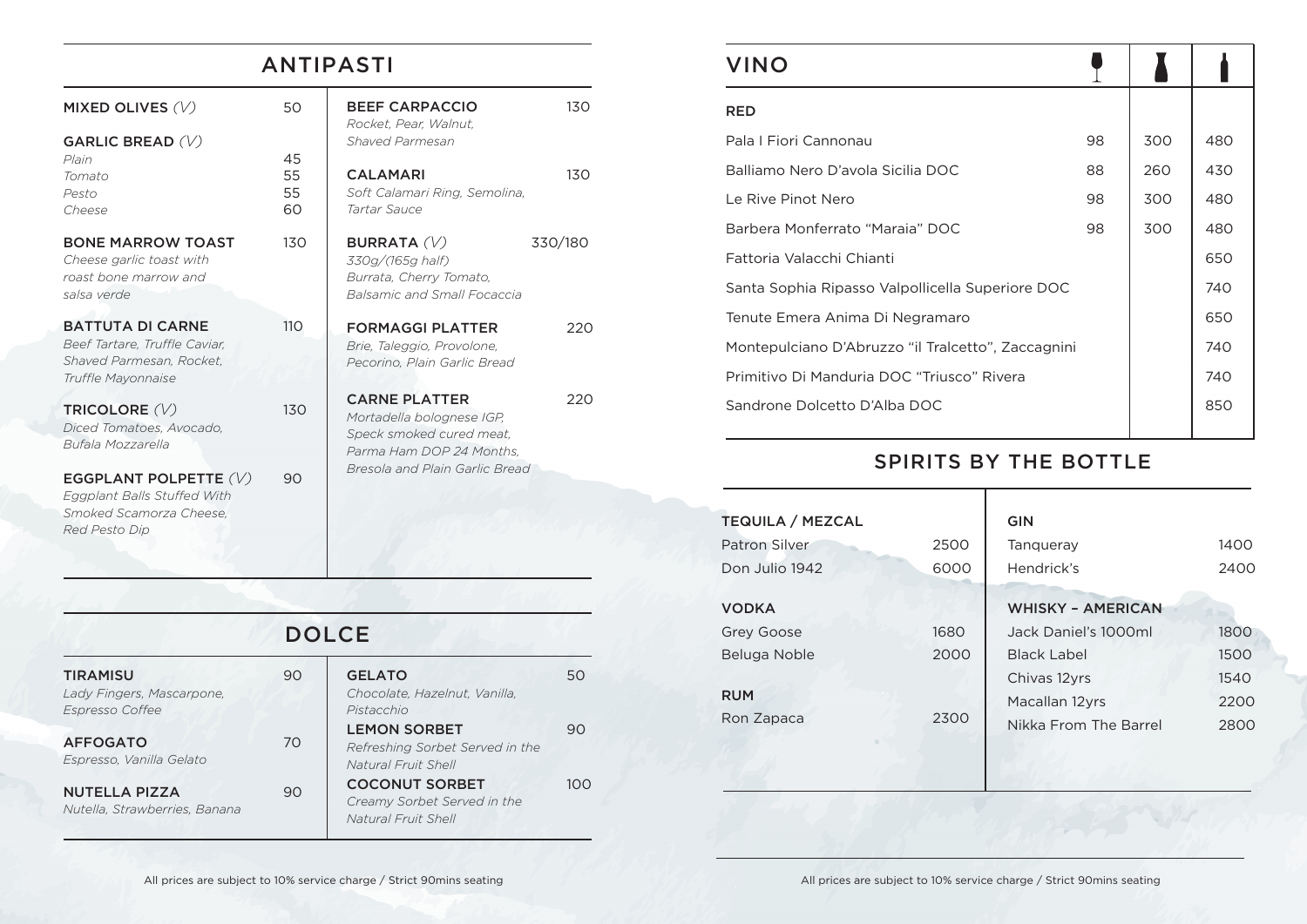| <b>VINO</b>                               |    |     |      |
|-------------------------------------------|----|-----|------|
| <b>BUBBLES</b>                            |    |     |      |
| Fantinet Prosecco Extra Dry               | 88 |     | 430  |
| Veuve Clicquot                            |    |     | 1300 |
| Ruinart Blanc De Blanc                    |    |     | 1800 |
| Dom Perignon                              |    |     | 3900 |
|                                           |    |     |      |
| <b>ROSÉ</b>                               |    |     |      |
| Moon Rose                                 | 88 | 260 | 430  |
| <b>WHITE</b>                              |    |     |      |
| Domaine Leonardo Da Vinci Sauvignon Blanc | 88 | 260 | 430  |
| Cantine Pellegrino Tareni Grillo          | 88 | 260 | 430  |
| La Chiara "Black Label" Gavi Di Gavi      | 98 | 300 | 480  |
| Pinot Grigio, Santa Margherita DOC        | 98 | 300 | 480  |
| Mato Bay Marlborough Sauvignon Blanc      |    |     | 540  |
| Cantino San Paolo Falanghina              |    |     | 540  |
| Frescobaldi Pomino Bianco Toscana IGT     |    |     | 540  |
| Vermentino/Sauv DOC Costa Giulia          |    |     | 740  |
| Pouilly Fume La Maynerie                  |    |     | 740  |
| Domaine Bernard Defaix Petit Chablis      |    |     | 850  |
|                                           |    |     |      |

# BAR SNACKS

#### **OYSTERS**

*Lemon, Mignonette, Bloody Mary Sauce*

3 *pcs* 190 6 *pcs* 360

### BOCCONCINI PLAIN/PESTO/TRUFFLE 60/70/80

*Dough Balls, Garlic, Mozzarella Fior Di Latte, Oregano*  (Plain/Pesto/Truffle Paste)

> DRUNKEN CLAMS 140 *Diamond Clams in Grappa, Campari, Dill Cherry tomatoes and Lemon zest*

> > FRENCH FRIES 50 *Thin Cut Fries, Ketchup*

TRUFFLE FRIES 70

*Thin Cut Fries, Truffle Paste, Truffle Mayonnaise*